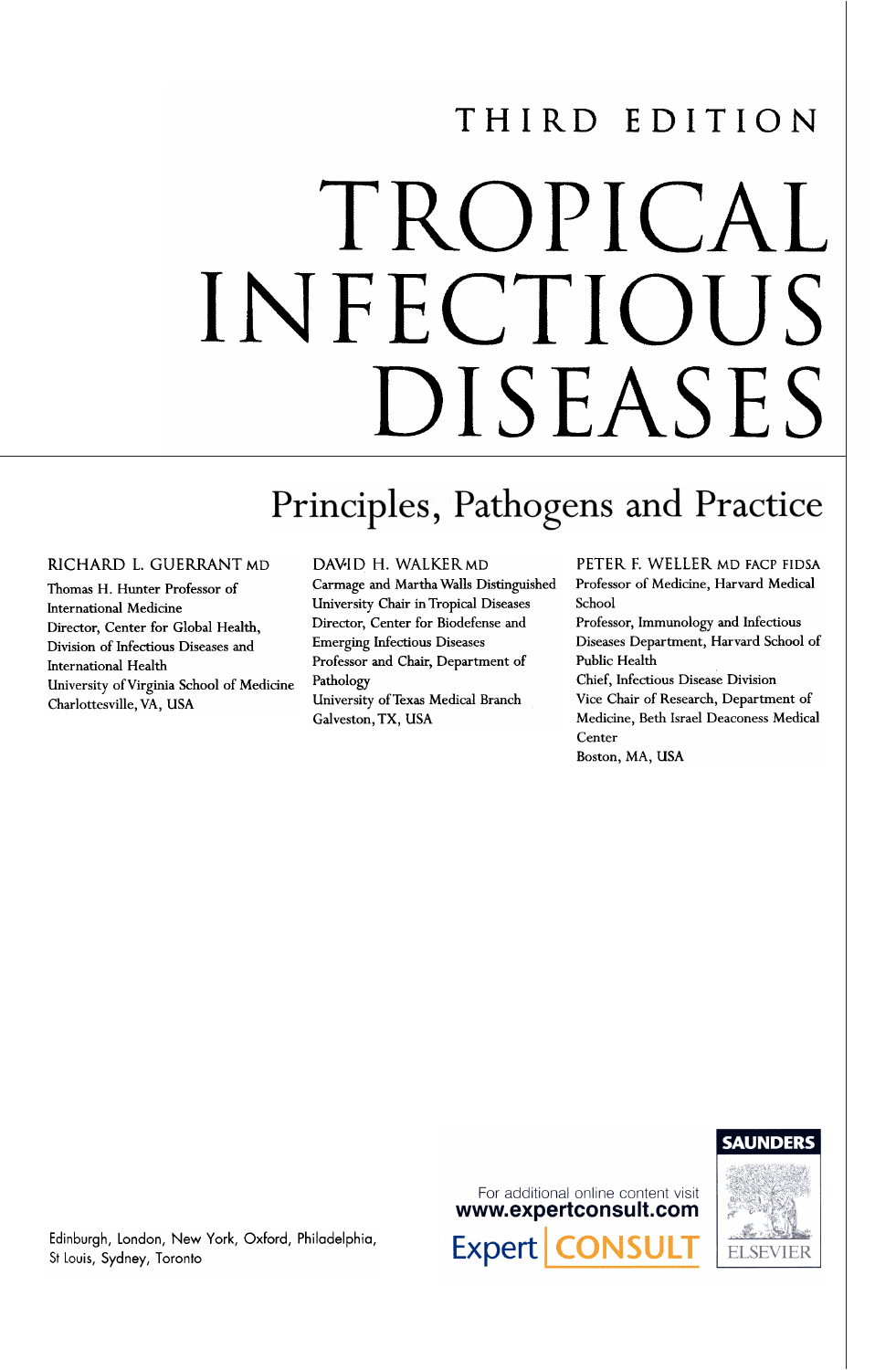#### SAUNDERS ELSEVIER

SAUNDERS is an imprint of EIsevier Inc.  $©$  2011, Elsevier Inc. All rights reserved.

First edition 1999 Second edition 2006

No part of this publication may be reproduced or transmitted in any form or by any means, electronic or mechanical, including photocopying, recording, or any information storage and retrieval system, without permission in writing from the publisher. Details on how to seek permission, further information about the Publisher's permissions policies and our arrangements with organizations such as the Copyright Clearance Center and the Copyright Licensing Agency, can be found at our website: www.elsevier. com/permissions.

This book and the individual contributions contained in it are protected under copyright by the Publisher (other than as may be noted herein).

Chapter 41, Plague, Paul S. Mead is in the public domain apart from any borrowed figures.

Chapter 60, Enterovirus Infections, lncluding Poliomyelitis, MarkA. Pallansch is in the public domain apart from any borrowed figures.

Chapter 62, Calicivirus Infections, Gagandeep Kang, Mary K. Estes, Robert L. Atmar - Mary K. Estes retains copyright of her text and images.

Chapter 90, Entomophthoramycosis, Lobomycosis, Rhinosporidiosis, and Sporotrichosis, Duane R. Hospenthal is in the public domain apart from any borrowed figures.

Chapter 99, American Trypanosomiasis (Chagas Disease), Louis v: Kirchhoff is in the public domain apart from any borrowed figures.

Chapter 105, Loiasis and Mansonella Infections, Amy D. Klion, Thomas B. Nutman is in the public domain apart from any borrowed figures.

Chapter 128, Infectious Diseases in Modern Military Forces, Alan J. Magill, Bonnie L. Smoak, Truman W. Sharp is in the public domain apart from any borrowed figures.

#### Notices

Knowledge and best practice in this field are constantly changing. As new research and experience broaden our understanding, changes in research methods, professional practices, or medical treatment mar become necessary. Practitioners and researchers must always rely on their own experience and knowledge in evaluating and using any information, methods, compounds, or experiments described herein. In using such information or methods they should be mindful of their own safety and the safety of others, including parties for whom they have a professional responsibility.

With respect to any drug or pharmaceutical products identified, readers are advised to check the most current information provided (i) on procedures featured or (ii) by the manufacturer of each product to be administered, to verify the recommended dose or formula, the method and duration of administration, and contraindications. It is the responsibility of practitioners, relying on their own experience and knowledge of their patients, to make diagnoses, to determine dosages and the best treatment for each individual patient, and to take alI appropriate safety precautions.

To the fullest extent of the law, neither the Publisher nor the authors, contributors, or editors assume any liability for any injury and/or damage to persons or property as a matter of products liability, negligence or otherwise, or from any use or operation of any methods, products, instructions, or ideas contained in the material herein.

#### Saunders

#### British Library Cataloguing in Publication Data

ropical infectious diseases: principies, pathogens and practice. 3rd ed. 1. Tropical medicine.

I. Guerrant, Richard L. 11. Walker, Oavid H., 1943- III. Weller, Peter F. 616.9'883-dc22

#### ISBN-13:9780702039355

A catalogue record for this book is available from the British Library

Library of Congress Cataloging in Publication Data A catalog record for this book is available from the Library of Congress

Printed in China

Last digit is the print number:  $98765432$ 





The publisher's policy is to use paper manufactured from sustainable forests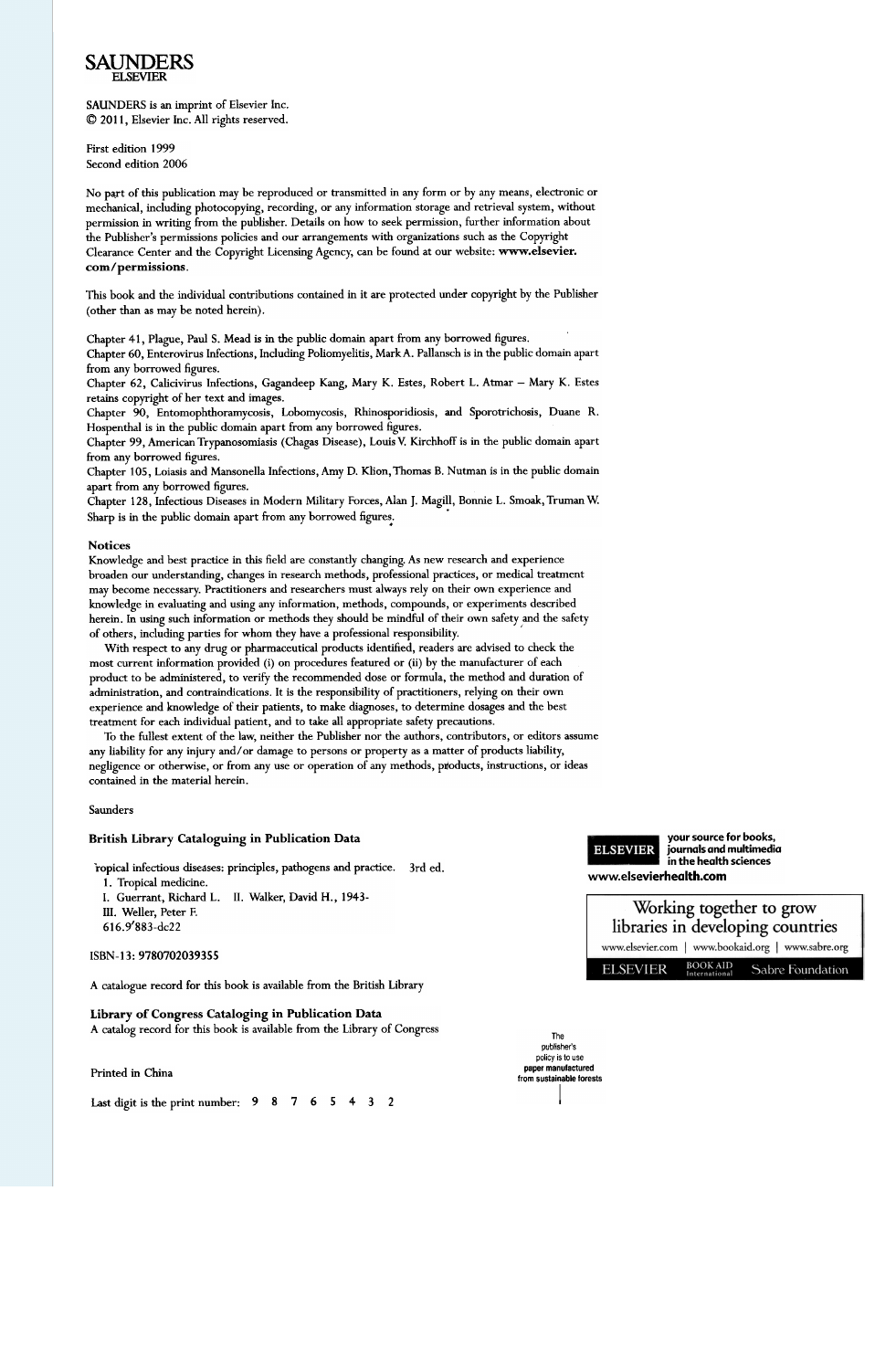Access the complete reference list online at  $\bigcap$ http://www.expertconsult.com

# Sandfly Fever, Oropouche Fever, and Other Bunyavirus Infections

Robert B. Tesh . Pedro F.C. Vasconcelos

# **INTRODUCTION**

The family Bunyaviridae includes more than 300 antigenically distinct members, most of which are transmitted by arthropods.<sup>1</sup> At least 41 of these viruses have been associated with human illness in the tropics. Apart from those members that produce serious and sometimes fatal disease (i.e., the hantaviruses, Rift Valley fever virus, and Crimean-Congo hemorrhagic fever virus), most of the remaining human pathogenic bunyaviruses produce nonspecific febrile illnesses. Because of their nonspecific , nature and the limited virus diagnostic capabilities in many tropical countries, these infections are often unrecognized or are misdiagnosed as other common febrile illnesses such as malaria or dengue. This chapter describes some of the more common bunyavirus fevers.

## **PHLEBOTOMUS (SANDFLY) FEVER**

Historically, phlebotomus fever (PF) has been mainly a disease of military importance, since epidemics have typically occurred when large numbers of nonimmune adults enter an area of endemic virus activity. The disease occurred in troops during the Napoleonic Wars, the Austrian occupation of the Adriatic, the British colonization of lndia and Pakistan, and the North African and Mediterranean campaigns in World War II.<sup>2,3</sup> The largest reported outbreak of PF occurred in Serbia in 1948, when over 1 million persons were affected. PF outbreaks still occur among tourists vacationing in the Mediterranean region. $+7$ 

Many of the PF group of viruses appear to be maintained in their insect vectors by vertical (transovarial) virus transmission.<sup>3</sup> Consequently, virus activity is largely correlated with adult sandfly activity rather than by the immune status of the local human or animal populations. During periods of vector abundance (i.e., summer in subtropical or Mediterranean climates and the rainy season in drier tropical climates), phlebovirus activity is continuous. In this situation one sees little illness in the native population, most of whom are already immune, but when a group of nonimmune adults (i.e., tourists, soldiers) enters in the area, an epidemic mune adults (i.<br>quickly ensues.<sup>2</sup>

Although more than 40 PF virus serotypes have been described, $^2$  three virus serotypes (Naples, Sicilian, and Toscana) account for most of the recognized PF cases. This is probably because their sandfly vectors (Phlebotomus papatasi, R perniciosus, and R perfiliewi) are highly anthropophilic, readily enter houses, and have a wide geographic distribution in the Mediterranean region and central Asia.<sup>3</sup> In contrast, most of the New World phleboviruses and their vectors have a more focal and sylvan distribution; consequently, PF cases in this region are infrequent and occur mainly in persons who enter forested areas for work or recreation.

After an incubation period of 3-5 days, PF begins suddenly with fever, severe frontal headache, retro-orbital pain, photophobia, malaise, anorexia, nausea, vomiting, and low back pain.8 The face is often flushed and the conjunctivae are injected, but a true rash is absent. The disease is self-limited, and the symptoms usually disappear within  $2-3$  days; however, a general feeling of weakness and depression frequently lasts for a week or more after the illness. Marked leukopenia  $(<$ 4000/ $\mu$ L), consisting of initial lymphopenia, followed by protracted neutropenia, also occurs in PF.<sup>8</sup>

rogin as classic 11, with a nonspective rebrite inness for 2 + days before the appearance of more serious symptoms, such as nuchal rigidity, posi-Aseptic meningitis is a relatively common manifestation of Toscana vírus infection. Originally described in central ltaly, this infection occurs throughout much of the Mediterranean region of Europe and is a frequent cause of summertime meningitis in both adults and children.<sup>9</sup>These cases begin as classic PF, with a nonspecific febrile illness for 2-4 days before tive Kernig's sign, nystagmus, and reduced levels of consciousness.<sup>7</sup> In these cases the hematologic picture is similar to that of classic PF, but the cerebrospinal fluid (CSF) may show increased pressure, but without pleocytosis and With normal glucose and protein levels. The neurologic abnormalities usually resolve in a few days, and most patients recover spontaneously in  $1-2$  weeks, although headache may persist. The recovery of phlebovíruses from patients with PF is uncommon, since the víremia associated With this disease is quite transient (24-36 hours), and most patients do not seek medical care so early. The one exception is patients With neurologic disease due to Toscana vírus infection; vírus can be recovered from the CSF after it has disappeared from the blood.<sup>6</sup> Culture in Vero cells is the isolation system of choice for most phleboviruses.<sup>2</sup> RT-PCR can also be done on CSF of patients with neurologic symptoms ofToscana vírus infection.

A number of serologic techniques can be used for the diagnosis of PF, but each has its limitations. The IgM-capture enzyme-linked immunosorbent assay (ELISA)<sup>10</sup> and plaque reduction neutralization test  $(PRNT)^{2,8,11}$  are quite specific and sensitive, but one must screen against a variety of phlebovírus serotypes because of their focal and sometimes overlapping distribution. Seroconversion can be demonstrated in paired samples by IgG ELISA and by fluorescent antibody (FA) or hemagglutination-inhibition (HI) tests, but these techniques are not serotype-specific.

Treatment of PF is symptomatic. Except for patients With neurologic symptoms, as in Toscana vírus infection, hospitalization is usually unnecessary. The headache associated With PF can be severe, and narcotics are sometimes needed for relief. PF is a self-limited, nonfatal disease, and recovery is complete. One attack of PF confers lifelong immunity against the infecting virus type but not against heterologous serotypes.<sup>8,11</sup> Thus, second cases of the disease can occur among persons livíng in regions where more than one phlebovírus is active. There are no vaccines for PF. Control measures are directed against the vector and include household spraying with residual insecticides, bednets, and the use of insect repellents.<sup>3</sup>

## **SECTION II: PATHOGENS**

PART E: Viral Infections